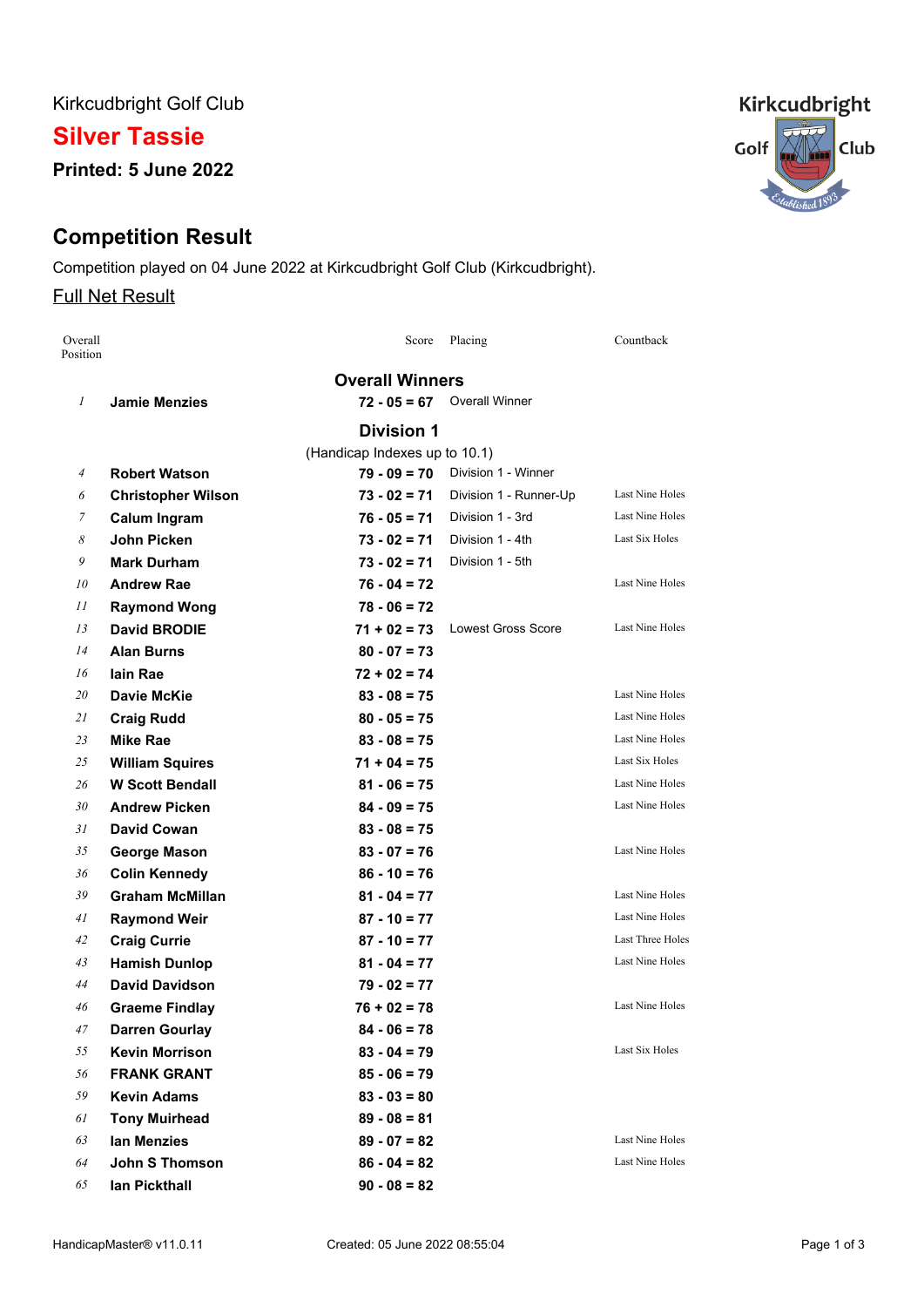| 67 | <b>Callum McMillan</b>   | $84 - 01 = 83$   |
|----|--------------------------|------------------|
| 69 | <b>Alastair Spiers</b>   | $94 - 09 = 85$   |
| 70 | <b>Rodney Niven</b>      | $97 - 09 = 88$   |
|    | <b>Robert Semple</b>     | <b>No Return</b> |
|    | <b>Nathan Watson</b>     | No Return        |
|    | <b>David Broadfoot</b>   | <b>No Return</b> |
|    | <b>Stuart Brown</b>      | No Return        |
|    | Malcolm Kirkwood         | No Return        |
|    | <b>Jamie McClymont</b>   | No Return        |
|    | <b>Steven Kingston</b>   | No Return        |
|    | <b>Stuart Maxwell</b>    | No Return        |
|    | <b>Stewart Veitch</b>    | No Return        |
|    | <b>Bradley Adams</b>     | No Return        |
|    | Nicky Kerr               | No Return        |
|    | Ali Neil                 | <b>No Return</b> |
|    | <b>Garry Glendinning</b> | No Return        |
|    |                          |                  |

#### **Division 2**

(Handicap Indexes 10.2 to 54.0) **Wilson Lochhead 86 - 18 = 68** Division 2 - Winner Last Nine Holes **David Berry 83 - 15 = 68** Division 2 - Runner-Up **Duncan Gray 88 - 18 = 70** Division 2 - 3rd **David McLachlan 83 - 10 = 73** Division 2 - 4th **Colin Baxter 99 - 25 = 74** Division 2 - 5th Last Nine Holes **David Picken 95 - 21 = 74** Last Nine Holes **Thomas Jolly 90 - 16 = 74** Last Nine Holes **Robin Murray 90 - 16 = 74 William P Davidson 94 - 19 = 75** Last Nine Holes **Chris Coupe 89 - 14 = 75** Last Nine Holes **Louis Lovsin 91 - 16 = 75** Last Six Holes **Maurice Halliday 93 - 18 = 75** Last Nine Holes **Adam Murray 86 - 11 = 75** Last Nine Holes **Frazer Mcclelland 88 - 13 = 75 Rod McAllister 91 - 15 = 76** Last Nine Holes **Roy McClymont 93 - 17 = 76** Last Nine Holes **Tom Hinchliff 87 - 11 = 76 Danny Morrison 96 - 19 = 77** Last Nine Holes **Graeme Scott 100 - 23 = 77** Last Nine Holes **Gary Robb 88 - 11 = 77 Peter McAdam 95 - 17 = 78** Last Nine Holes **Kenny DAWSON 92 - 14 = 78** Last Nine Holes **Ian McQUEEN 95 - 17 = 78** Last Nine Holes **James Judge 94 - 16 = 78** Last Nine Holes **Graham Poland 96 - 18 = 78 Emmanuel Perkins 101 - 22 = 79** Last Nine Holes **Wullie Meikle 101 - 22 = 79** Last Nine Holes **Eddie Carruthers 93 - 14 = 79** Last Nine Holes **Ian Jamieson 93 - 14 = 79 David Harris 93 - 12 = 81 Wyllie McCulloch 106 - 24 = 82 Bryce Kelly 93 - 10 = 83**